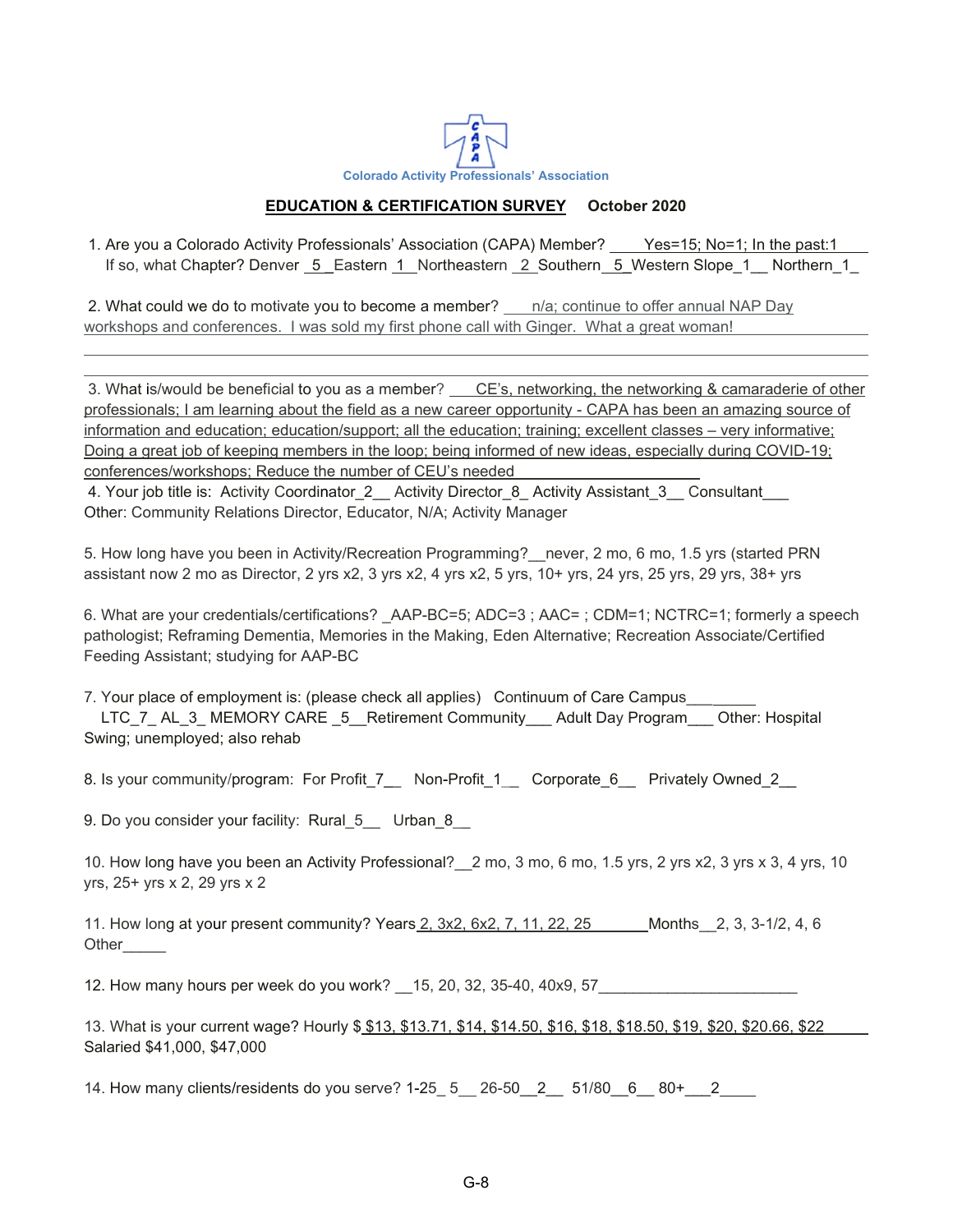15. What is your ratio of activity staff to clients/residents? Full-time staff 1, 2, 3x5 (X x2)(checkmark) Parttime staff  $\qquad$  1, 2x4

16. Number of weekend staff? Saturday\_0x2,1x5, 2x3\_(X)\_\_ Sunday\_0x2,1x5, 2x3, 4\_\_\_ Number of weekly evening programs\_0x5,1x3,2x2, 4 pre-COVID, 7

17. What is your monthly department budget? (Do not include salaries) Total \$\_none at this time, \$50, as needed, \$300?, \$500, \$650 SUPPLIES+\$475 CONTRACT SERVICE; no clue; \$1,200, \$2,300; "generous"

- 18. Check all that are included in your budget: program supplies 10\_\_ office supplies 4\_\_refreshments/food 8\_\_ entertainment 9 community newsletter 1 education 2 transportation costs 3
- 19. How do you accommodate transportation for resident outings? N/A, my personal van, schedule w/ transportation coordinator, rent mobility vans, company van/bus, schedule ride prior to COVID; bus & van; Resident Bus; Teller Sr Coalition w/ scheduled trips or family; bus; Recreation van; 3 days a week T-Th 8:30-5; Facility Bus; we have our own wheelchair van, small van & 1-2 person/wheelchair van

20. Who paid your certification fees? You \_\_\_ 8 \_\_\_\_ Employer \_\_\_\_4 \_\_\_ Other

21. Did your wage/salary increase after becoming certified? Yes=5; No=3; did not become certified yet=2

22. Does your supervisor encourage and support your participation in professional organizations? Y\_13\_ N\_\_\_

23. Is attendance at educational workshops/conferences/inservices crucial for your work? Y 12 N If yes, why? Required by employer 1 Knowledge 11 Certification 12 Other: Mktg for business

24. How many **workshops/conferences do you attend** annually (excluding chapter meetings)? \_1x5,1-2, 2,3,8 This is my first time.

If **none,** why? **Check all that apply** Conflicting time & dates\_\_\_ Distance \_2\_ No approval\_\_\_\_ Cost\_1\_\_\_ Other\_\_Several people mentioned using their chapters to get extra CE's. Those are not counted in the above numbers.

25. What is a **reasonable fee** for a full day workshop (6 CEs)?\_\$65-75, \$70, \$100, \$150 2½ day Conference (min 15 CEs)? \$150, \$225, \$250, current fees are reasonable (One person responded "5" for NAP Day and "yes" for conference.); It's fine the way it is;

26. What is your **highest level of education? Check all that apply** GED\_\_ High School\_1\_ Some College \_3 Associate Degree 2 Bachelor Degree 6 Master's Degree 1 Other

27. What is your **degreed-field? Bach of Music Therapy, Bach of Music Education, Gerontology, Dietary Manager, Recreation, Masters in Speech Pathology, Associate of Art, Physical Education K-12, Psychology; Rehab & Related Services**

28. Have you taken an **Activity Professionals' Training Course? Check all that apply** Basic 5\_\_\_\_ Advanced 2\_MEPAP\_\_2\_\_\_ No\_\_\_4\_\_

29. What **five** professional **issues or topics are most important** to you? Memory Care x2 Working with dementia x4 Calming Agitated Dementia Residents Feeding Residents Organization of supplies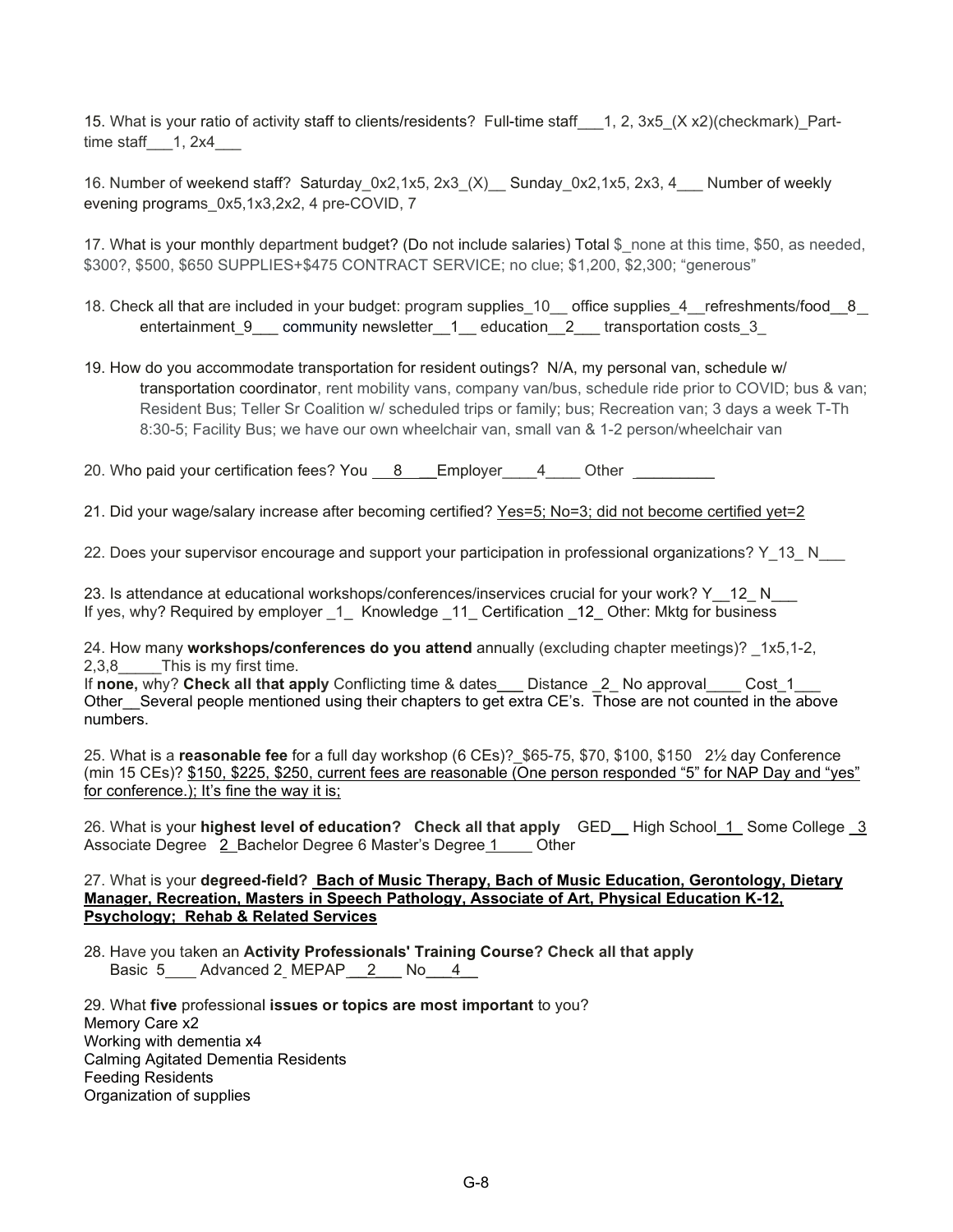Better pay for Activity Directors Upward Mobility Paperwork vs. Resident Interaction Hiring mindset of most Administrators (i.e., hiring the receptionist to be the Act Dir when there is an opening) One-to-one Programming Spiritual Regulations x2 F Tags MDS x 2 Care Planning x 2 Planning **Crafts Technology Calendars** Holiday Planning during COVID Staying Current with COVID What's New for Activities Staff Involvement **Documentation** New Ideas CDP training Leadership x2 Information about different medical disorders Avoiding burnout Time Management x 2 Well-being of residents Being the Best "Me" for them (the residents) Safety of Residents Getting them to feel better about themselves (residents) Regulations to do my job right Individual Preferences Behaviors/Falls Recruitment/Retention (Employees) Mentors for Activity Professionals Changes to Long-Term Care currently Getting Residents to participate **Communication Motivation** Money Management 30. Using a scale of 1-5 with 1, being the **least valuable** and 5 being the **most valuable,** rate in order (1-5) the value and importance to your role as an Activity Professional

**Check all that apply:** Life Experience\_\_\_\_\_ On the job training\_\_\_\_\_\_\_ Formal Education i.e college\_ Workshops/Seminars/Conferences\_\_\_\_ Networking\_\_\_

Any additional comments? #30 was really hard to put on this form due to the ranking. \*Thank you for asking these questions of Colorado Activity and Recreation Professionals! \*Thank goodness for CAPA. Turned out to be best source for information and contact with people in the activity field. \*I am so excited to attend more classes – conferences. \*What's networking? \*Any activity person still standing strong after 2020, my hat is off to you! It has not been an easy year.

**Please return survey by November 1, 2020 to:** Debby Holmes CAPA State Education